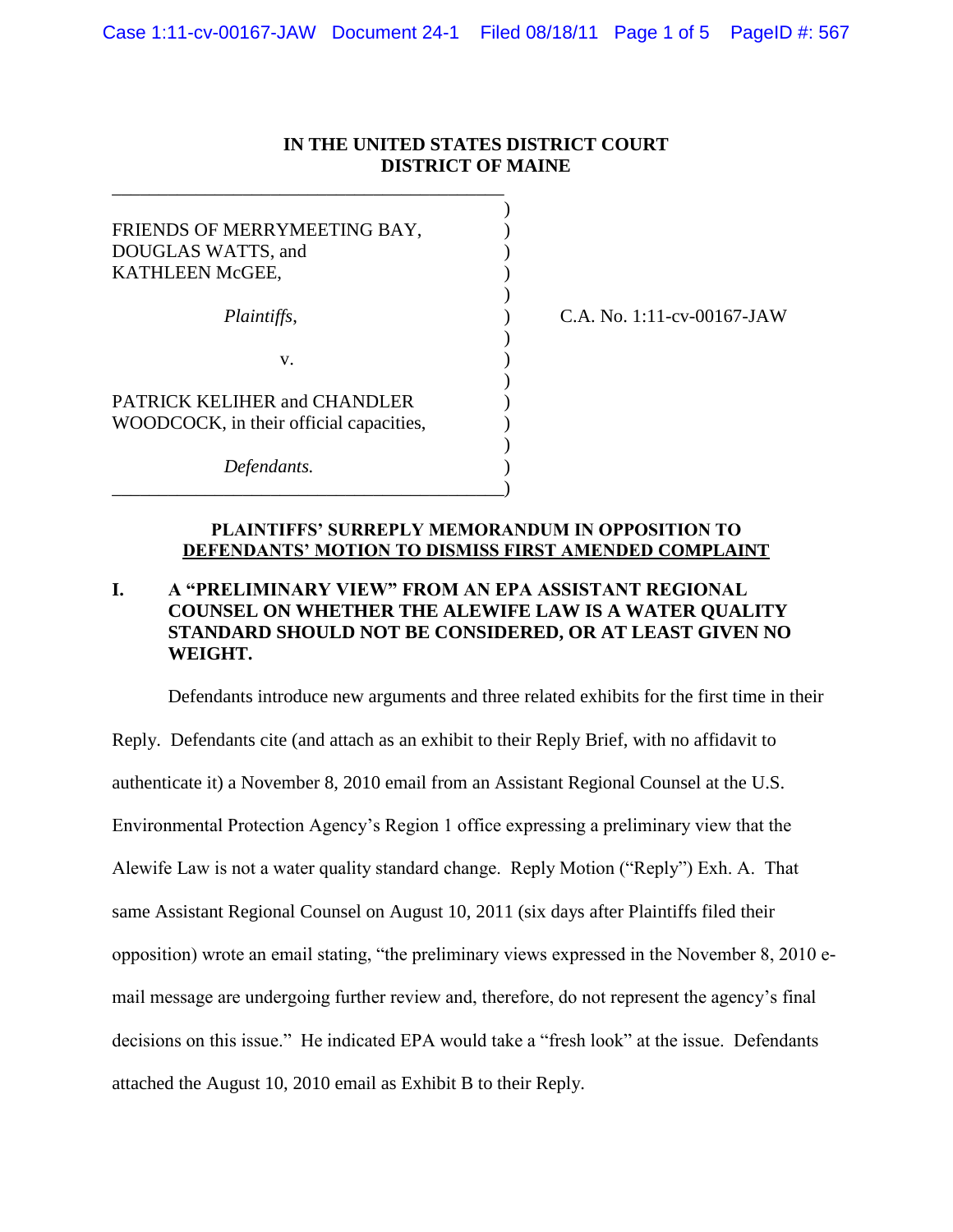Preliminary opinions of an agency, such as the November 8 email, are hearsay and not admissible under the Fed. R. Civ. P. 803(8) hearsay exception for public records and reports. *Smith v. Isuzu Motors Limited*, 137 F.3d 859, 862-863 (5th Cir. 1998) (and cases cited therein) (rejecting the admissibility of a preliminary National Highway Traffic Safety Administration ["NHTSA"] memoranda prepared by NHTSA staff opining on the instability of a vehicle). *Compare, Pelletier v. Magnusson*, 195 F. Supp. 2d 214, 217-219 (D. Me. 2002) (finding report by a state official on deaths at state prison "final" and thus admissible under Fed. R. Evid. 803(8)). There certainly are no indicia of reliability for the November 8 email. Defendants lay no foundation as to what the Assistant Regional Counsel examined (if anything) before writing the email. *Compare, Pelletier*, 195 F. Supp. 2d at 217-218 (report explained investigative work conducted on deaths at state prison). And, the opinion expressed in the email was retracted. *Smith*, 137 F.3d at 862 (memoranda of staff opinions and findings not admissible where NHTSA rejected them). $1$ 

Moreover, Defendants did not lay a foundation that the November 8 email was "by" EPA. There is no evidence the Assistant Regional Counsel was responsible for rendering an opinion on the Alewife Law (or on any particular subject, for that matter), or that he had authority to speak for the agency. *Compare*, *Pelletier*, 195 F. Supp. 2d at 217-218 (report was "by" Department of Corrections where evidence showed it was written by an official responsible

 $\overline{a}$ 

<sup>&</sup>lt;sup>1</sup> Contrary to Defendants' assertion, Plaintiffs did not attempt to leave the "misimpression that the EPA is unaware of the Alewife Law." Reply at 1, n 1. The (now retracted) informal opinion does not bear on the question of whether the Alewife Law is a water quality standards change, however, Plaintiffs did bring their prior communications with the EPA to the Court's attention in their summary judgment filing. Declaration of Douglas H. Watts In Support of Plaintiffs' Motion For Summary Judgment, Dkt. 13-5 at ¶ 6. (Declaring that he informed the EPA Region 1 Administrator that Maine never submitted the Alewife Law to EPA for approval as required by the Clean Water Act, that he engaged in communications over several weeks with the EPA about the Alewife Law, including conversations with an Assistant Regional Counsel, that these communications confirmed that Maine never submitted the Alewife Law's water quality standards change or any of the related analysis that would be required to the EPA, and that in fact Maine has never received approval from the EPA for the change).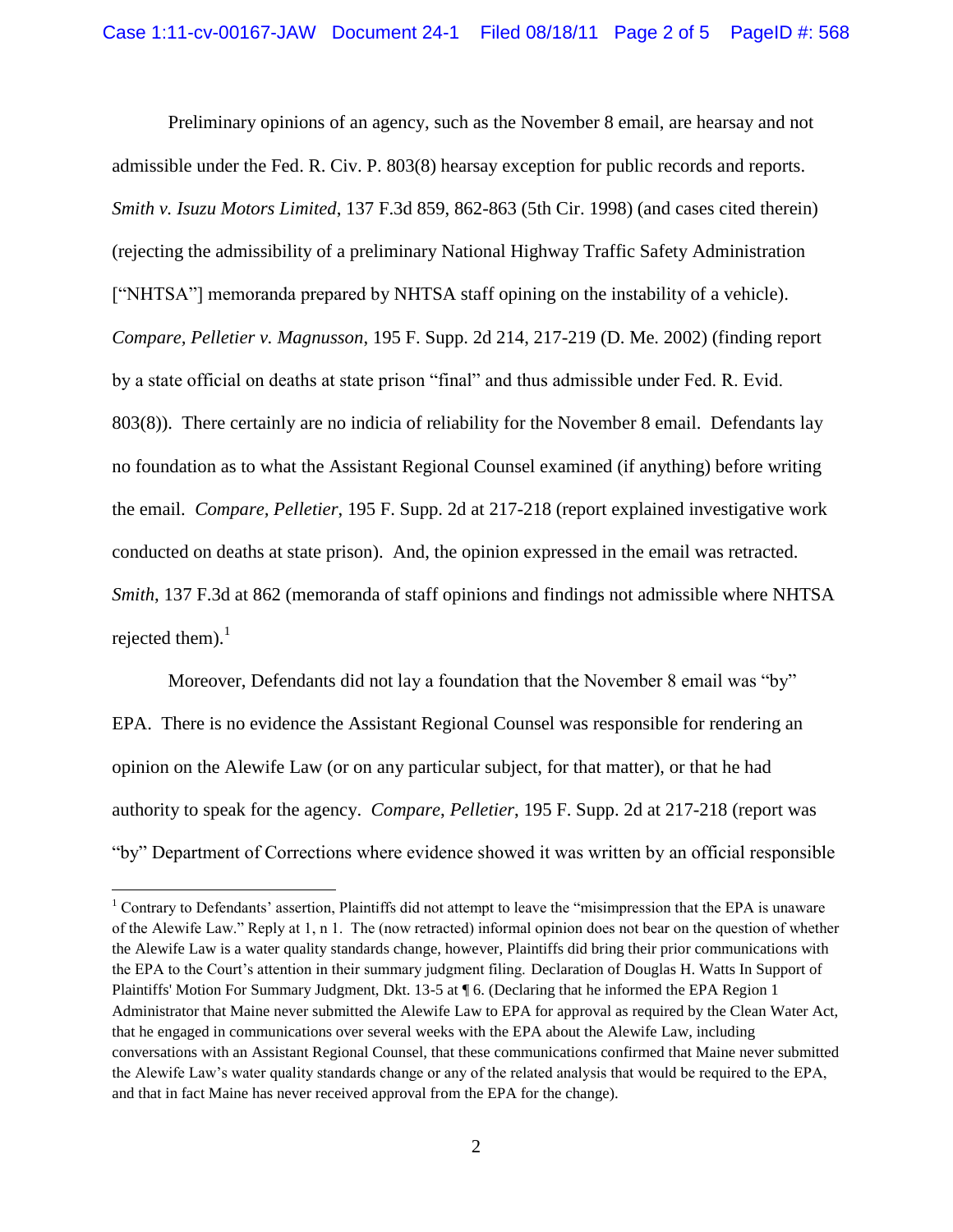for investigating the subject matter, and where her supervisor directed her to conduct the investigation).

Defendants cite cases stating that letter decisions by agencies can be considered on a motion to dismiss, but here the November 8 email is not an EPA "letter decision" or "opinion letter" of agency counsel, so those cases are irrelevant. $2$ 

In addition to being inadmissible hearsay, the EPA emails do not respond to "new matters" raised in Plaintiffs' Opposition, Local Rule 7(c), and present "matters outside the pleadings" that should be excluded from consideration by the court pursuant to Fed. R. Civ. P. 12(d). Moreover, while a trial court judge may have the discretion to consider evidence outside the complaint, where a Rule  $12(b)(6)$  motion goes beyond the issue of the sufficiency of the Complaint to address the merits of Plaintiffs' claims and introduces matters outside the pleadings, the motion is more closely aligned to a summary judgment motion under Rule 56 and should be converted to one consistent with Fed. R. Civ. P. 12(d). *See* Wright, Miller & Kane, 5 C Fed. Prac. & Proc. § 1366, at 491 (1990); *see also Kulwicki v. Dawson,* 969 F.2d 1454, 1462 (3d Cir. 1992)*, citing Carter v. Stanton,* 405 U.S. 669, 671, 92 S.Ct. 1232, 1234, 31 L.Ed.2d 569 (1972) (per curiam) (where matters outside the pleadings are "presented and not excluded by the court," motion to dismiss should be treated as one for summary judgment). Here, the briefing is comprehensive and would enable this Court to make a decision on the merits under Rule 56.

Even if the November 8 email is considered in this motion, it should be given no weight since its author has disavowed it and, as set forth in Plaintiffs opposition to the motion to dismiss, the opinion expressed in it is contrary to law.<sup>3</sup>

 $\overline{a}$ 

<sup>2</sup> *See* cases cited at Reply 1, n.1: *Jackson v. City of Columbus*, 194 F. 3d 737, 745 (6th Cir. 1999), *abrogated on other grounds, Swierkiewicz v. Sorema,* N.A., 534 U.S. 506 (2002); *Pension Ben. Guar. Corp. v. White Consol. Industries, Inc.*, 998 F.2d 1192, 1197 (3rd Cir. 1993); *Miller v. Cadmus Communications*, 2010 WL 762312, \*2 (E.D. Pa. 2010); *Helter v. AK Steel Corp*., 1997 WL 34703718, \*20 (S.D. Ohio 1997).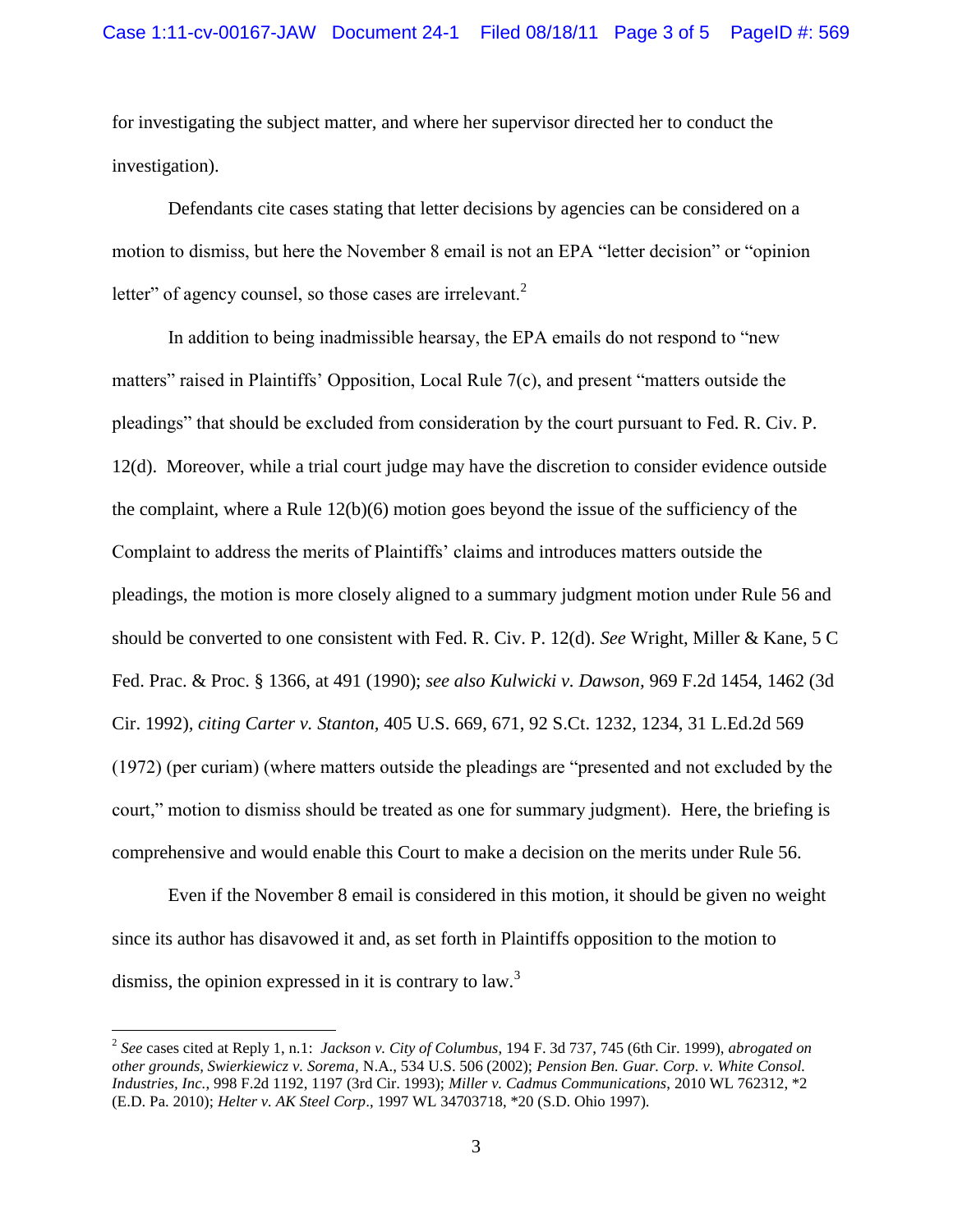#### **CONCLUSION**

For the reasons set forth above, Defendants' arguments relating to the EPA electronic mails and all three related exhibits should be excluded from this Court's consideration. As demonstrated in their Opposition, Plaintiffs have met the standard to survive Defendants' motion to dismiss and the motion should be denied. Alternatively, in denying Defendants' Fed. R. of Civ. P. 12(b)(6) motion this Court should convert it into a motion for summary judgment, as provided in Fed. R. Civ. P. 12(d), and enter summary judgment for Plaintiffs.

Respectfully submitted this 18th day of August, 2011.

/s/ David A. Nicholas David A. Nicholas, Esq. Maine Bar No. 010049 20 Whitney Road Newton, Massachusetts 02460 Telephone: (617) 964-1548 Facsimile: (617) 663-6233 Fax E-mail: [dnicholas@verizon.net](mailto:dnicholas@verizon.net)

 $\overline{a}$ 

/s/ Roger Fleming\_\_\_\_\_ ROGER FLEMING Maine Bar No. 8905 STEPHEN E. ROADY D.C. Bar No. 926477 EARTHJUSTICE 1625 Massachusetts Avenue, N.W. Washington, D.C. 20036-2212 Telephone: (202) 667-4500 Facsimile: (202) 667-2356 E-mail: [rfleming@earthjustice.org](mailto:rfleming@earthjustice.org) [sroady@earthjustice.org](mailto:sroady@earthjustice.org)

*Counsel for the Plaintiffs*

<sup>&</sup>lt;sup>3</sup> Defendants also for the first time in their Reply cite to a snippet of legislative history relating to a predecessor law to the Alewife Law enacted in 1995 (Reply Exh. C), not the Alewife Law passed in 2008. This legislative history was apparently included in Defendants' reply in part as an effort to rebut Plaintiffs' argument that the statement in Defendants' Motion Memorandum that the Alewife Law is an attempt to balance competing fish populations is a *post hoc* rationalization by Counsel. The Exhibit, however, does not change that fact that Defendants themselves opposed the 1995 law because it made no biological sense, that *after* 1995 State-sponsored studies showed there is no evidence that alewives adversely affect the smallmouth bass population, or that there is no evidence demonstrating the Alewife Law was an attempt to balance competing fish populations.